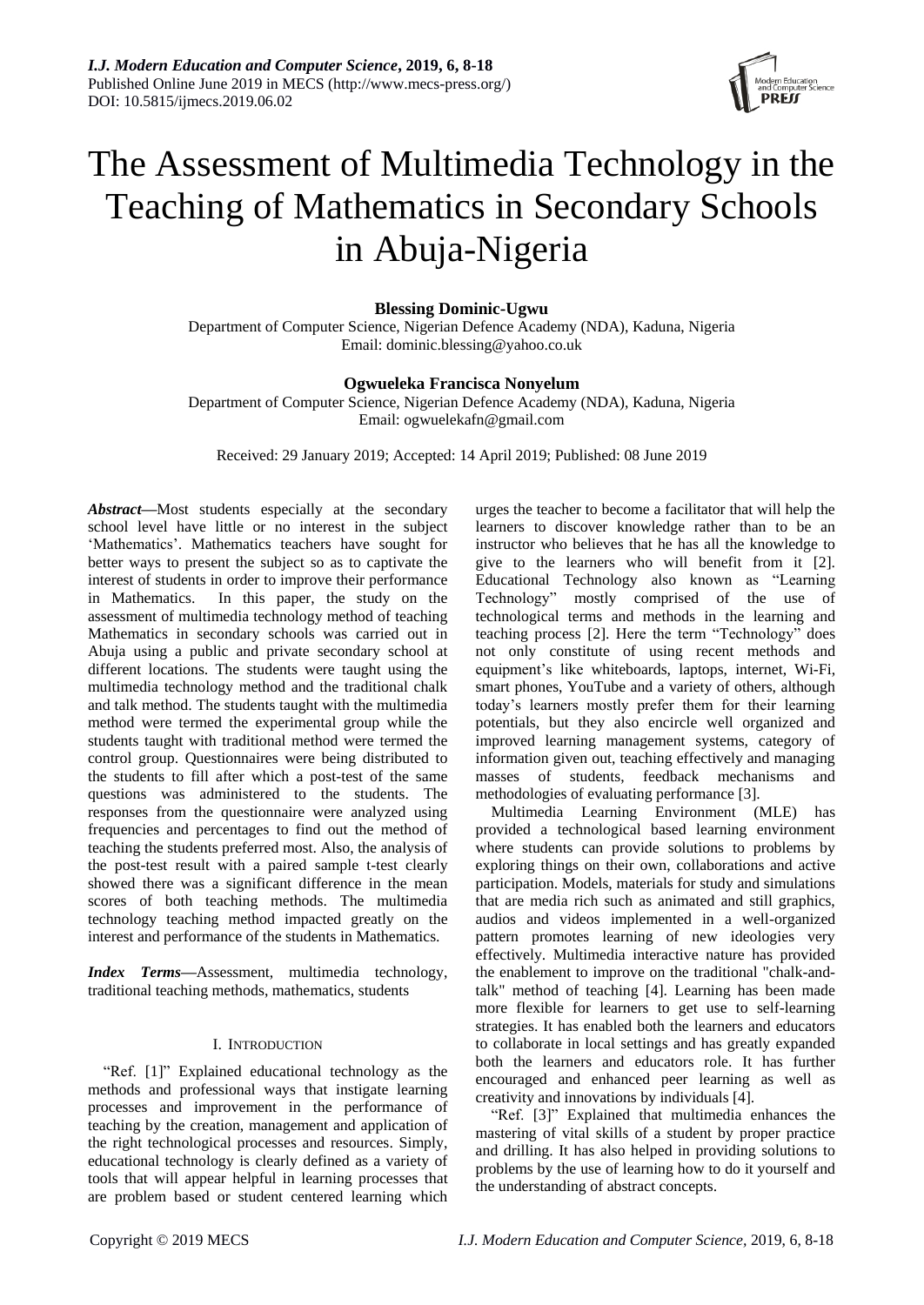Multimedia has provided improved access to both teachers and students in locations that are remote, facilitated individual and group learning, helped in the managing and administering of classroom activities and the content of learning and also in the simulation of real life problems in different environments. Multimedia Technology has been used and experimented by different institutions of learning at all levels around the world in the modes of their own designs [3].

Continuous developments and changes in all fields of information technology have created new opportunities and channels to boost on educational and teaching methods. On one side, these have boost the abilities of educational instructors to table information in a media enhanced and interactive format in comparison to the chalk and talk traditional method of teaching. It has helped students by giving to them information in ways that has made it easier to comprehend, deal with and retrieve [5].

Multimedia technology method of teaching in mathematics could be adopted as a teaching tool, not as a preconception. Learning mathematics is to mold students' logical reasoning ability of learning. Teaching process must be knowledgeable with the skills, means and methods. In many countries of the world, Mathematics is made a compulsory subject at the primary and secondary level of education due to its importance in the aspect of science and technology [6]. Multimedia courseware mainly uses sounds, images and so on to assist students in understanding and overcoming their difficulties of learning the subject. The application of multimedia technology method to create teaching situations, already existing cognitive structure and new knowledge in students, helps students to be conversant with expanding their knowledge [7].

"Ref. [8]" stated that students' academic achievement in Nigeria has been a great source of concern to government, educators, researchers and parents. [8] Stated that mathematics has a great importance on the national development of Nigeria as a country and such, cannot be overlooked. Most students especially at the secondary school level have little or no interest in the subject 'mathematics'. Mathematics teachers have sought for better ways that the subject can be presented so as to captivate the interest of students in order to improve their performance in mathematics especially at their national examinations. Most of the schools that have adopted the use of multimedia technology as a method of teaching have notice that students tend to perform better and show more interest in class while lessons are going on. This study focuses on the assessment of multimedia technology method of teaching mathematics in secondary school to find out if there is any significant difference between the multimedia method of teaching and the traditional chalk and talk method of teaching and to also find out which of the two methods the students preferred the most.

This study is aimed at assessing the impact multimedia technology method of teaching has made on the improvement and interest of secondary school students in Mathematics. The study sets to achieve the following objectives:

- To find out the significant difference between multimedia technology method of teaching and the chalk and talk traditional method of teaching on the performance of the students in Mathematics.
- To find out the method of teaching the students preferred most in their Mathematics class.

#### *A. Research Hypothesis*

The research hypothesis for this study was tested at 0.05 level of significant.

 HO1: No significant difference exists between the mean scores of the experimental and control groups.

The structure of the remaining parts of this paper is stated as follows: the review of related work on the assessment of multimedia technology in the teaching of mathematics in secondary schools is been discussed in section two. Section three presents the analysis of data collected and the results from the analysis, section four presents the discussion of the results from the analysis carried out. Finally, section five presents the conclusion and suggestion for further work.

#### II. RELATED WORK

In the research to investigate the effectiveness of multimedia on the performance of students in mathematics in senior secondary schools, [9] selected two schools randomly which was used for the experimental and control group respectively. A Mathematical Achievement Test (MAT) was conducted with a reliability test of 0.81 using KR-20. The test scores were analyzed using ANCOVA. The result from the analysis showed that the mean achievement scores of the experimental group were higher than the mean achievement scores of the control group and consequently, the mean achievement scores for the male students was higher than that of their female counterparts. In conclusion, the use of multimedia in teaching mathematics in secondary schools showed a positive influence on the academic performance of the secondary school students.

In a study to examine the issues that are related to new methods of integrating technology into mathematics education, [10] presented methods of teaching courses in mathematics using multimedia technology. Multimedia based approach was specifically used in the teaching process of calculus and Numerical methods to module the impact on students' performance. Empirical data were collected from the control and experimental group that was created and analyzed. The results from the study showed that the multimedia based teaching and learning process greatly influenced the students' performance positively in the Calculus and Numerical module method.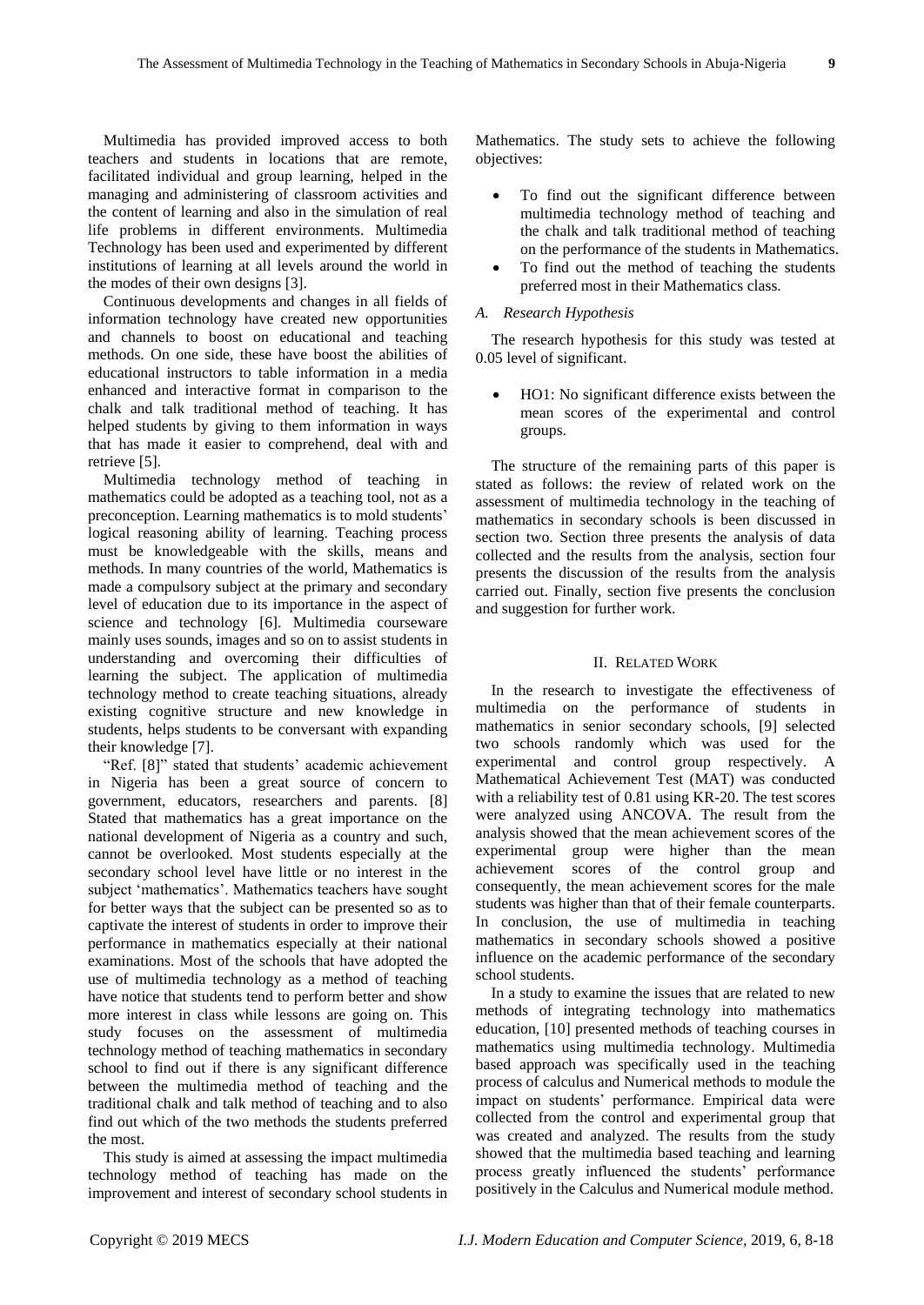In a study to examine the factors that affected teachers' performance and continuous use of a multimediaenhanced content that was developed by using an extension of the Unified Theory of Acceptance and Use of Technology (UTAUT2) as a framework for their research. [11] Gave out 2000 samples to the teachers, out of which 1137 were collected and tested using the regression analysis. From the result gathered with an exception of performance expectancy, every other factor depicted a statistically significant effect on teachers' acceptance and used of the developed content. The findings from the analysis are intended to be adopted by the government and other stake holders to promote the acceptance and the application of the developed framework in schools in Tanzania.

In their paper, [12] developed a software that is user friendly for educational purpose using multimedia technology by developing an animation for three dimensional (3D) model to simulate the assembling and disassembling procedure of high speed flow shock tunnel. The results indicated an increased in the acceptance level of the students' teaching with multimedia approach than the traditional teaching methods in the topic "shock tunnel" in mechanical engineering. With the model, there was an improvement in the level of understanding, interactivity and cognition of the shock wave concept in the shock tunnel facility for the students and the students' scores was improved from 31 percent to 69 percent.

In a paper aimed at investigating the impact multimedia technologies has on the effectiveness and the enhancement of teaching children at the early stage in primary schools in Jordanian. [5] Developed a program to test the abilities of the students on whether they understood the skills and basic knowledge in mathematics. Two groups were selected from a local school based on the way their own classes are distributed. The first group was taught the subject in basic mathematics with the application of a developed program while the second groups were taught with the normal traditional method of teaching. The results showed that using an enhanced multimedia teaching methods could be effective in drawing the children's attention at this age most importantly when cartoon characters are been adopted. There was no significant difference in knowledge skills, absorption of information in relation to gender distribution and learning. Their future work is based on conducting a field study on the students to assess the effectiveness of implementing an interactive multimedia system with a bigger experimental groups using different game applications and apply them to various subjects of area of knowledge so as to give a more generalize outcome of result and to study the necessary disadvantages of making use of these educational games on students.

"Ref. [3]" Carried out a study on analyzing the importance of multimedia in different fields of current educational system. From their literature in reference to various approaches by different universities, it was discovered that multimedia had larger potentials to impact multi-modal, life-long educational and flexibility

to different learners. The study of the literatures clearly demonstrated the qualifications of multimedia as a wide source of customized learning environments to absorb various behavioural problems such as the building of confidence and stress reduction. It clearly showed that multimedia when used in the right direction can help in the strengthening of visual processing and building the psychomotor development of intended users.

In the survey done by [13] a multimedia learning system using Microsoft Visual Basic 6.0 and Microsoft Office 2003 was developed which could be used for the learning and teaching of mathematics in senior secondary school. The experiment was used to test the hypothesis that multimedia based learning system to enhance the learning and teaching of mathematics. Empirical study was done to know the reasons for the poor students' performance in mathematics and the opinion of education stakeholders on the importance of multimedia learning system were sought for. The results from the respondents were scientifically and interpreted. Ninety one percent of the sample population agreed to the fact that multimedia based learning system enhances learning and was very beneficial to the learning and teaching of mathematics. The research which was evaluated in Enugu state of Nigeria with a random sample of fifty schools showed that a student who failed with like zero percent with the traditional chalk and talk method of teaching was expected to score at least forty percent when multimedia method was used.

In their study, [14] focused on discovering how effective the teaching mathematics was using information and communication Technology (ICT) in comparison to the traditional teaching method at the secondary level in Pakistan. Samples of 120 students studying mathematics in class ix were considered from the public and private schools using the same syllabus with computer lab facilities were used. The students were grouped into experimental and control group. The group labeled the experimental group was tutored with ICT while the control groups were tutored with the traditional method. A test was administered to the students by their teacher after teaching the students with the two methods. The data collected was their scores and was tested by the split-half (odd-even) method. The result showed that ICT was effective in the achievements of the students academically in mathematics from the private school while ICT was least effective for students' academic achievement for the public schools due to the sufficient availability of technological facilities in the private schools and their homes in comparison to the public schools with no sufficient facilities and less interest in the us technology.

"Ref. [15]" In the study carried out, developed a survey instrument which was used to gather needed information to identify students' preference for multimedia-based mathematics instruction compared to the traditional instruction method. High school students studying mathematics were involved in the study. The students were told to complete a presentation survey voluntarily which was used to evaluate their preference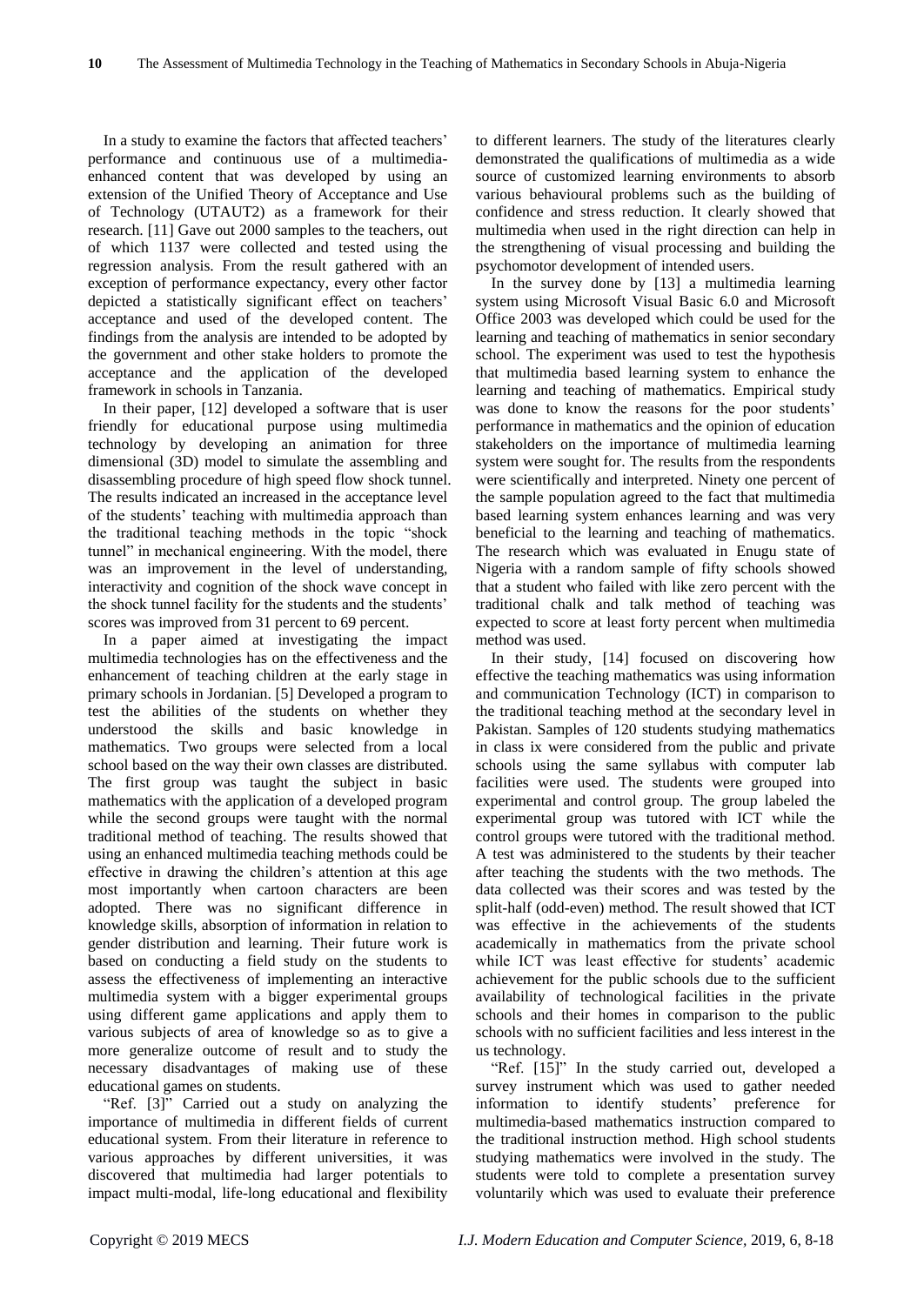for a specific method of presentation. The 5-point Likert scale with 17 statements were assessed which presented a four number code for matching the surveys that were collected throughout a term. The analysis of the collected data was statistically analyzed using the frequency counts, means, percentages and standard deviations measurements. The results showed that there was a significant difference in the survey statements that were associated with students that preferred the multimedia presentation method.

"Ref. [16]" based their study from the results of testing a number of multimedia packages that are interactive which was carried out from grade one to four. The packages in the multimedia contents were mostly applied in subjects like mathematics, science, geography and so on. They came to the conclusion that interactive multimedia proved better compared to the traditional teaching methods that depended on the lecturing and classrooms methods that was done using the talk and chalk method.

#### III. RESEARCH METHODOLOGY

#### *A. Data Analysis Procedure*

In order to embark on the research for the assessment of teaching mathematics using multimedia technology method in secondary schools in Abuja, a questionnaire was developed to enable us collect the needed data to be used for analysis. Students totaling a hundred and fifty (150) were randomly selected from a public and private secondary school were considered as the sample for this study. The questionnaires were been distributed to the students to fill after being taught the same topic in

Mathematics over a period of time using the multimedia technology teaching method and the traditional teaching method. The students were made to understand that filling the questionnaire was a voluntary process and that there was no penalty whatsoever for not filling the questionnaire but that it will be of help in making the study a success. The students were also subjected to write a post-test made up of ten (10) questions from the selected topic in Mathematics that was taught using both teaching methods. The students who were been taught with the multimedia method were considered as the experimental group while the students who were been taught with the traditional teaching method were considered as the control group. The post-test results were scored over twenty (20) with two (2) marks awarded to each correct questions. The collected data on the post-test was analyzed using the paired samples t-test to test the null hypothesis that was stated. To find out the teaching method the students preferred most in their Mathematics class, the results of the questionnaires gathered were analyzed by finding the frequencies in percentage of the responses to each of the question with a pie chart illustrating the most preferred method of teaching by the students.

#### *B. Results*

The results from the tables and the pie charts depicts high frequencies and percentage for the strongly agree and agree responses which clearly showed that the students highly preferred the multimedia method of teaching to the traditional chalk and talk method of teaching.

|       | Multimedia method allows for better understanding of any topic been taught in mathematics |           |         |               |                           |  |  |  |  |
|-------|-------------------------------------------------------------------------------------------|-----------|---------|---------------|---------------------------|--|--|--|--|
|       |                                                                                           | Frequency | Percent | Valid Percent | <b>Cumulative Percent</b> |  |  |  |  |
| Valid | <b>Strongly Disagree</b>                                                                  |           | 3.4     | 3.6           | 3.6                       |  |  |  |  |
|       | Disagree                                                                                  | 11        | 7.6     | 7.9           | 11.4                      |  |  |  |  |
|       | Neutral                                                                                   |           | 7.6     | 7.9           | 19.3                      |  |  |  |  |
|       | Agree                                                                                     | 64        | 44.1    | 45.7          | 65.0                      |  |  |  |  |
|       | Strongly Agree                                                                            | 49        | 33.8    | 35.0          | 100.0                     |  |  |  |  |
|       | Total                                                                                     | 140       | 96.6    | 100.0         |                           |  |  |  |  |
|       | Missing System                                                                            |           | 3.4     |               |                           |  |  |  |  |
| Total |                                                                                           | 145       | 100.0   |               |                           |  |  |  |  |

Table 1. Descriptive statistics showing the frequency and percentage value response of the students for the questionnaire's first question.



Fig.1. Pie charts for the first question.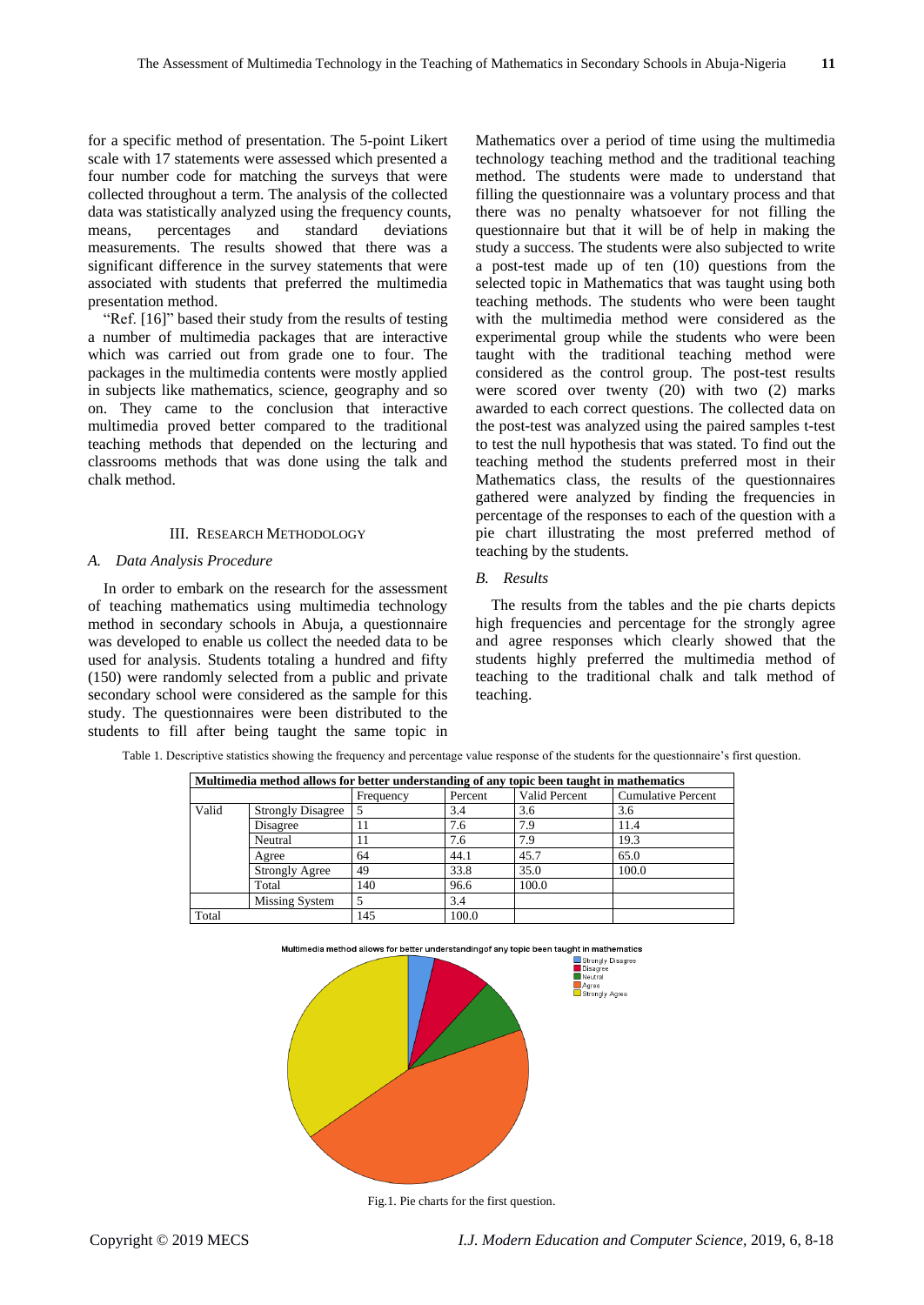| Multimedia method helps to improve on the interaction between the teacher and the students |                |           |         |               |                           |  |  |  |
|--------------------------------------------------------------------------------------------|----------------|-----------|---------|---------------|---------------------------|--|--|--|
|                                                                                            |                | Frequency | Percent | Valid Percent | <b>Cumulative Percent</b> |  |  |  |
| Valid                                                                                      | Disagree       |           | 2.8     | 2.9           | 2.9                       |  |  |  |
|                                                                                            | Neutral        |           | 4.8     | 5.0           | 7.9                       |  |  |  |
|                                                                                            | Agree          | 61        | 42.1    | 43.6          | 51.4                      |  |  |  |
|                                                                                            | Strongly Agree | 68        | 46.9    | 48.6          | 100.0                     |  |  |  |
|                                                                                            | Total          | 140       | 96.6    | 100.0         |                           |  |  |  |
|                                                                                            | Missing System |           | 3.4     |               |                           |  |  |  |
| Total                                                                                      |                | 145       | 100.0   |               |                           |  |  |  |

Table 2. Descriptive statistics showing the frequency and percentage value response of the students for the questionnaire's second question.





Fig.2. Pie chart for the second question.

Table 3. Descriptive statistics showing the frequency and percentage value response of the students for the questionnaire's third question.

| Multimedia method draws my attention when teaching is on going |                |           |         |               |                           |  |  |  |
|----------------------------------------------------------------|----------------|-----------|---------|---------------|---------------------------|--|--|--|
|                                                                |                | Frequency | Percent | Valid Percent | <b>Cumulative Percent</b> |  |  |  |
| Valid                                                          | Disagree       |           | 1.4     | 1.4           | 1.4                       |  |  |  |
|                                                                | Neutral        |           | 1.4     | 1.4           | 2.9                       |  |  |  |
|                                                                | Agree          | 70        | 48.3    | 50.0          | 52.9                      |  |  |  |
|                                                                | Strongly Agree | 66        | 45.5    | 47.1          | 100.0                     |  |  |  |
|                                                                | Total          | 140       | 96.6    | 100.0         |                           |  |  |  |
|                                                                | Missing        | 5         | 3.4     |               |                           |  |  |  |
|                                                                | System         |           |         |               |                           |  |  |  |
| Total                                                          |                | 145       | 100.0   |               |                           |  |  |  |



Fig.3. Pie chart for the third question.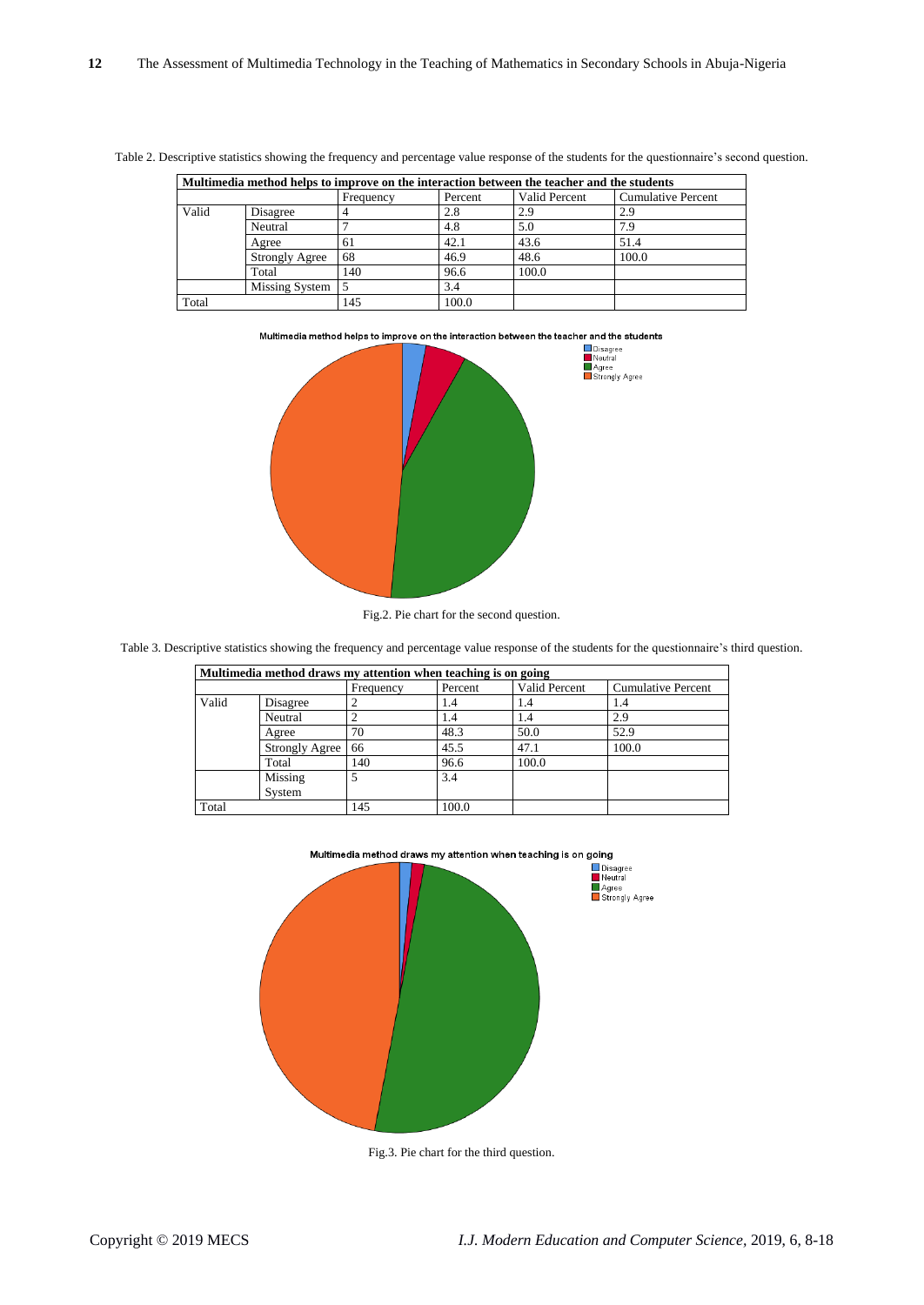| Multimedia method helps me comprehend better and retain the information gathered |                       |           |         |               |                    |  |  |
|----------------------------------------------------------------------------------|-----------------------|-----------|---------|---------------|--------------------|--|--|
|                                                                                  |                       | Frequency | Percent | Valid Percent | Cumulative Percent |  |  |
| Valid                                                                            | Disagree              |           | 1.4     | 1.4           | 1.4                |  |  |
|                                                                                  | Neutral               |           |         |               | 2.1                |  |  |
|                                                                                  | Agree                 | 76        | 52.4    | 54.3          | 56.4               |  |  |
|                                                                                  | <b>Strongly Agree</b> | 61        | 42.1    | 43.6          | 100.0              |  |  |
|                                                                                  | Total                 | 140       | 96.6    | 100.0         |                    |  |  |
|                                                                                  | Missing System        |           | 3.4     |               |                    |  |  |
| Total                                                                            |                       | 145       | 100.0   |               |                    |  |  |





Fig.4. Pie chart for the fourth question.

Table 5. Descriptive statistics showing the frequency and percentage value response of the students for the questionnaire's fifth question.

| Multimedia method helps to increase my knowledge and ability to think fast |                |           |         |               |                           |  |  |  |  |
|----------------------------------------------------------------------------|----------------|-----------|---------|---------------|---------------------------|--|--|--|--|
|                                                                            |                | Frequency | Percent | Valid Percent | <b>Cumulative Percent</b> |  |  |  |  |
| Valid                                                                      | Disagree       |           | 2.8     | 2.9           | 2.9                       |  |  |  |  |
|                                                                            | Neutral        |           | 2.8     | 2.9           | 5.7                       |  |  |  |  |
|                                                                            | Agree          | 52        | 35.9    | 37.1          | 42.9                      |  |  |  |  |
|                                                                            | Strongly Agree | 80        | 55.2    | 57.1          | 100.0                     |  |  |  |  |
|                                                                            | Total          | 140       | 96.6    | 100.0         |                           |  |  |  |  |
|                                                                            | Missing System |           | 3.4     |               |                           |  |  |  |  |
| Total                                                                      |                | 145       | 100.0   |               |                           |  |  |  |  |



Fig.5. Pie chart for the fifth question.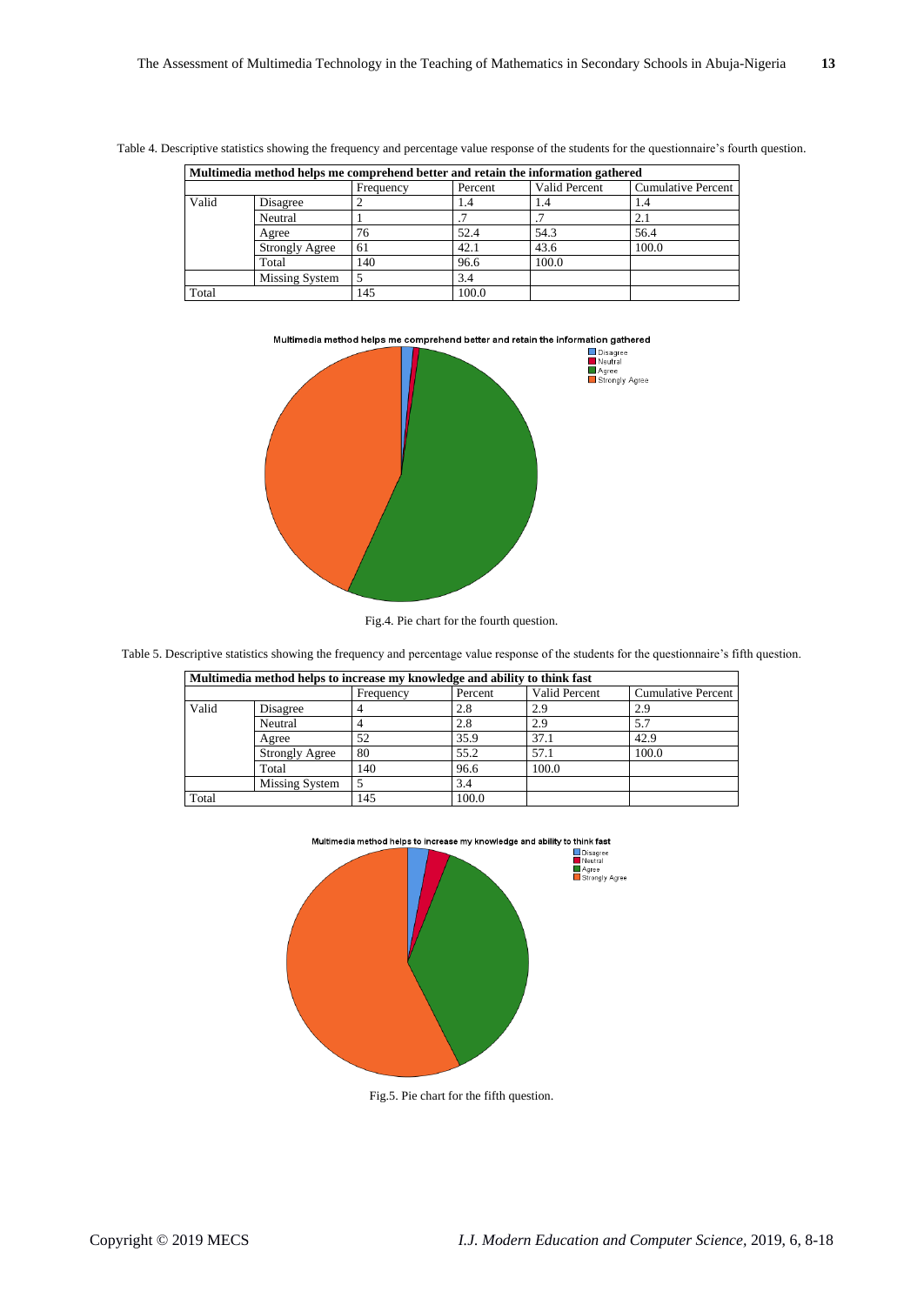| Multimedia method makes notes taking during class much easier |                |              |         |               |                           |  |  |  |  |  |
|---------------------------------------------------------------|----------------|--------------|---------|---------------|---------------------------|--|--|--|--|--|
|                                                               |                | Frequency    | Percent | Valid Percent | <b>Cumulative Percent</b> |  |  |  |  |  |
| Valid                                                         | Disagree       | $\mathbf{L}$ | 7.6     | 7.9           | 7.9                       |  |  |  |  |  |
|                                                               | Neutral        |              | 4.1     | 4.3           | 12.1                      |  |  |  |  |  |
|                                                               | Agree          | 50           | 34.5    | 35.7          | 47.9                      |  |  |  |  |  |
|                                                               | Strongly agree | 73           | 50.3    | 52.1          | 100.0                     |  |  |  |  |  |
|                                                               | Total          | 140          | 96.6    | 100.0         |                           |  |  |  |  |  |
|                                                               | Missing System |              | 3.4     |               |                           |  |  |  |  |  |
| Total                                                         |                | 145          | 100.0   |               |                           |  |  |  |  |  |





Fig. 6. Pie chart for the sixth question.

Table 7. Descriptive statistics showing the frequency and percentage value response of the students for the questionnaire's seventh question.

|       | multimedia method makes learning during mathematics class to be more organized |           |         |               |                           |
|-------|--------------------------------------------------------------------------------|-----------|---------|---------------|---------------------------|
|       |                                                                                | Frequency | Percent | Valid Percent | <b>Cumulative Percent</b> |
| Valid | Disagree                                                                       | 4         | 2.8     | 2.9           | 2.9                       |
|       | Neutral                                                                        | 2         | 1.4     | 1.4           | 4.3                       |
|       | Agree                                                                          | 53        | 36.6    | 37.9          | 42.1                      |
|       | <b>Strongly Agree</b>                                                          | 81        | 55.9    | 57.9          | 100.0                     |
|       | Total                                                                          | 140       | 96.6    | 100.0         |                           |
|       | Missing System                                                                 | 5         | 3.4     |               |                           |
| Total |                                                                                | 145       | 100.0   |               |                           |





Fig.7. Pie chart for the seventh question.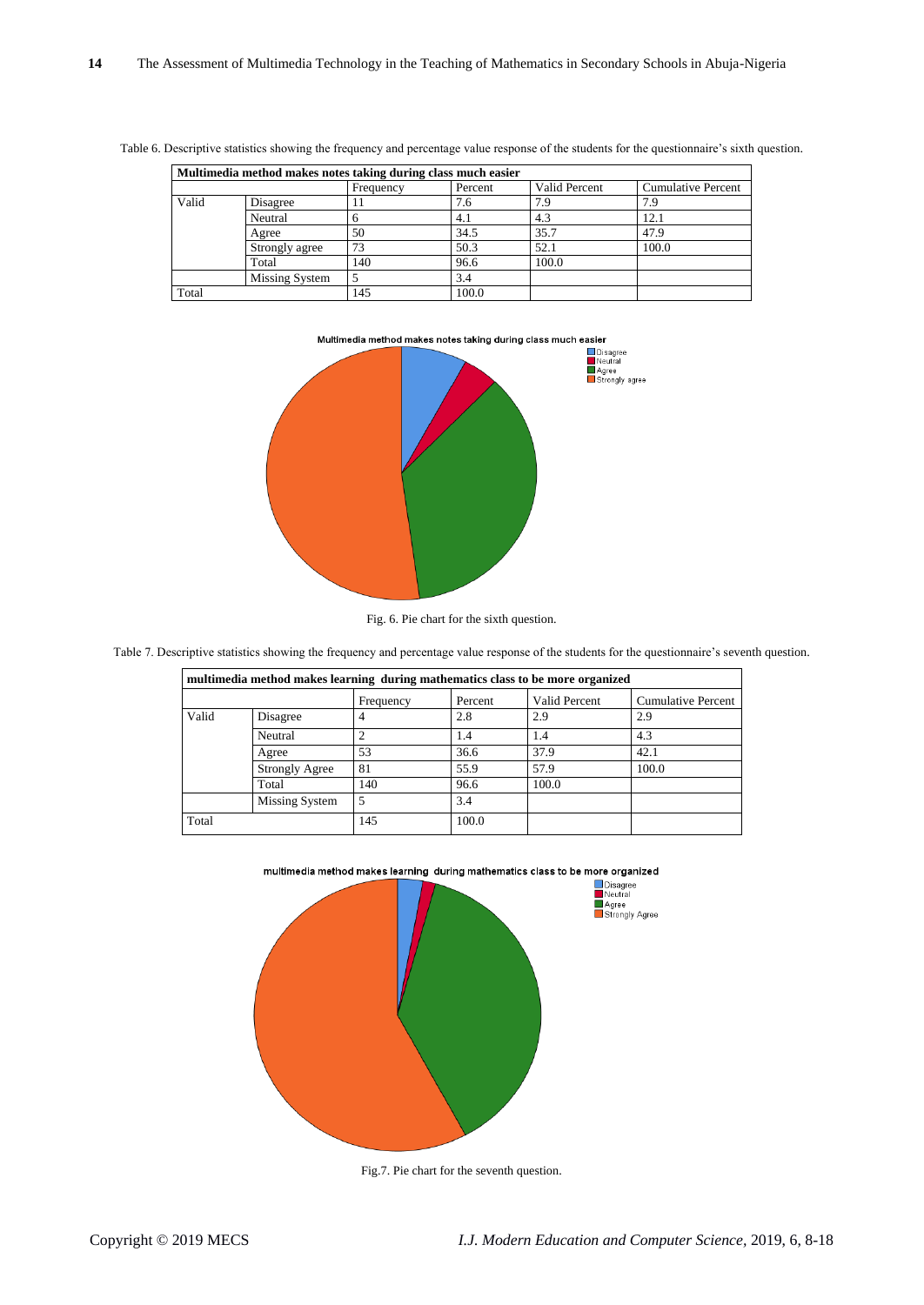|       | Multimedia method gives a better and easier illustrations on any topic in mathematics |           |         |               |                           |  |  |  |  |
|-------|---------------------------------------------------------------------------------------|-----------|---------|---------------|---------------------------|--|--|--|--|
|       |                                                                                       | Frequency | Percent | Valid Percent | <b>Cumulative Percent</b> |  |  |  |  |
| Valid | Disagree                                                                              | 4         | 2.8     | 2.9           | 2.9                       |  |  |  |  |
|       | Neutral                                                                               | ↑         | 1.4     | 1.4           | 4.3                       |  |  |  |  |
|       | Agree                                                                                 | 59        | 40.7    | 42.1          | 46.4                      |  |  |  |  |
|       | <b>Strongly Agree</b>                                                                 | 75        | 51.7    | 53.6          | 100.0                     |  |  |  |  |
|       | Total                                                                                 | 140       | 96.6    | 100.0         |                           |  |  |  |  |
|       | Missing System                                                                        |           | 3.4     |               |                           |  |  |  |  |
| Total |                                                                                       | 145       | 100.0   |               |                           |  |  |  |  |

Table 8. Descriptive statistics showing the frequency and percentage value response of the students for the questionnaire eighth question.







Table 9. Descriptive statistics showing the frequency and percentage value response of the students for the questionnaire's ninth question.

| Multimedia method highlights on vital points |           |         |               |                           |  |  |  |  |  |
|----------------------------------------------|-----------|---------|---------------|---------------------------|--|--|--|--|--|
|                                              | Frequency | Percent | Valid Percent | <b>Cumulative Percent</b> |  |  |  |  |  |
| Disagree                                     |           | 4.8     | 5.0           | 5.0                       |  |  |  |  |  |
| Neutral                                      |           |         |               | 5.7                       |  |  |  |  |  |
| Agree                                        | 54        | 37.2    | 38.6          | 44.3                      |  |  |  |  |  |
| <b>Strongly Agree</b>                        | 78        | 53.8    | 55.7          | 100.0                     |  |  |  |  |  |
| Total                                        | 140       | 96.6    | 100.0         |                           |  |  |  |  |  |
| Missing System                               |           | 3.4     |               |                           |  |  |  |  |  |
|                                              | 145       | 100.0   |               |                           |  |  |  |  |  |
|                                              |           |         |               |                           |  |  |  |  |  |



Fig.9. Pie chart for the ninth question.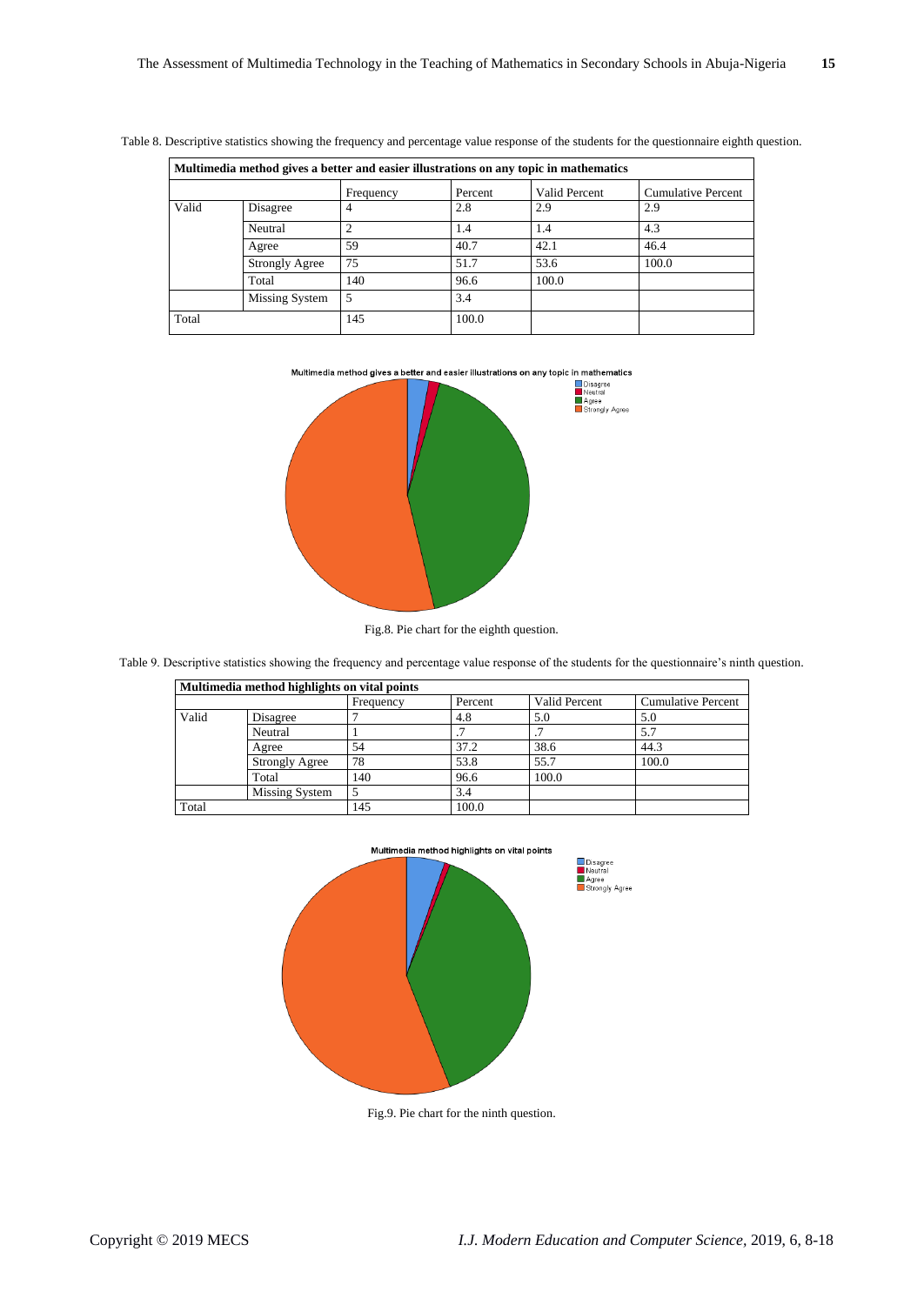| I prefer multimedia method of teaching to the traditional method of teaching |                       |           |         |               |                           |  |  |  |
|------------------------------------------------------------------------------|-----------------------|-----------|---------|---------------|---------------------------|--|--|--|
|                                                                              |                       | Frequency | Percent | Valid Percent | <b>Cumulative Percent</b> |  |  |  |
| Valid                                                                        | Disagree              |           | 1.4     | 1.4           | 1.4                       |  |  |  |
|                                                                              | Neutral               | h         | 4.1     | 4.3           | 5.7                       |  |  |  |
|                                                                              | Agree                 | 53        | 36.6    | 37.9          | 43.6                      |  |  |  |
|                                                                              | <b>Strongly Agree</b> | 79        | 54.5    | 56.4          | 100.0                     |  |  |  |
|                                                                              | Total                 | 140       | 96.6    | 100.0         |                           |  |  |  |
|                                                                              | Missing System        |           | 3.4     |               |                           |  |  |  |
| Total                                                                        |                       | 145       | 100.0   |               |                           |  |  |  |

Table 10. Descriptive statistics showing the frequency and percentage value response of the students for the questionnaire tenth question.



Fig.10. Pie chart for the tenth question.

The result from table 11 clearly depicts the descriptive statistics showing the mean and standard deviation scores for both the experimental group and the control group. The mean score for the experimental group (multimedia method test score) with mean  $= 3.56$  is larger than the

mean score of the control group (traditional method test score) with mean  $= 1.95$ . The standard deviation scores of the both teaching methods shows that the two teaching method are similarly dispersed. N depicts the number of students that were involved in the analysis.

Table 11. The descriptive statistics showing the mean and standard deviation scores for the multimedia and traditional methods of teaching.

|        | <b>Paired Samples Statistics</b>      |      |     |                |                 |  |  |  |  |  |
|--------|---------------------------------------|------|-----|----------------|-----------------|--|--|--|--|--|
|        |                                       | Mean | N   | Std. Deviation | Std. Error Mean |  |  |  |  |  |
| Pair 1 | Multimedia Method Test 3.56<br>Score  |      | 140 | .578           | .049            |  |  |  |  |  |
|        | Traditional Method Test 1.95<br>Score |      | 140 | .876           | .074            |  |  |  |  |  |

|        |                                                                                     |       |                | <b>Paired Samples Test</b> |                                                 |       |        |     |              |
|--------|-------------------------------------------------------------------------------------|-------|----------------|----------------------------|-------------------------------------------------|-------|--------|-----|--------------|
|        |                                                                                     |       |                | <b>Paired Differences</b>  |                                                 |       |        |     |              |
|        |                                                                                     |       |                | Std.<br>Error              | 95% Confidence<br>Interval of the<br>Difference |       |        |     | Sig.         |
|        |                                                                                     | Mean  | Std. Deviation | Mean                       | Lower                                           | Upper |        | df  | $(2-tailed)$ |
| Pair 1 | Multimedia Method<br>Test Score -<br><b>Traditional Method</b><br><b>Test Score</b> | 1.614 | 1.063          | .090                       | 1.437                                           | 1.792 | 17.962 | 139 | .000         |

Table 12. Summary of Sample T-test for the Post-test scores.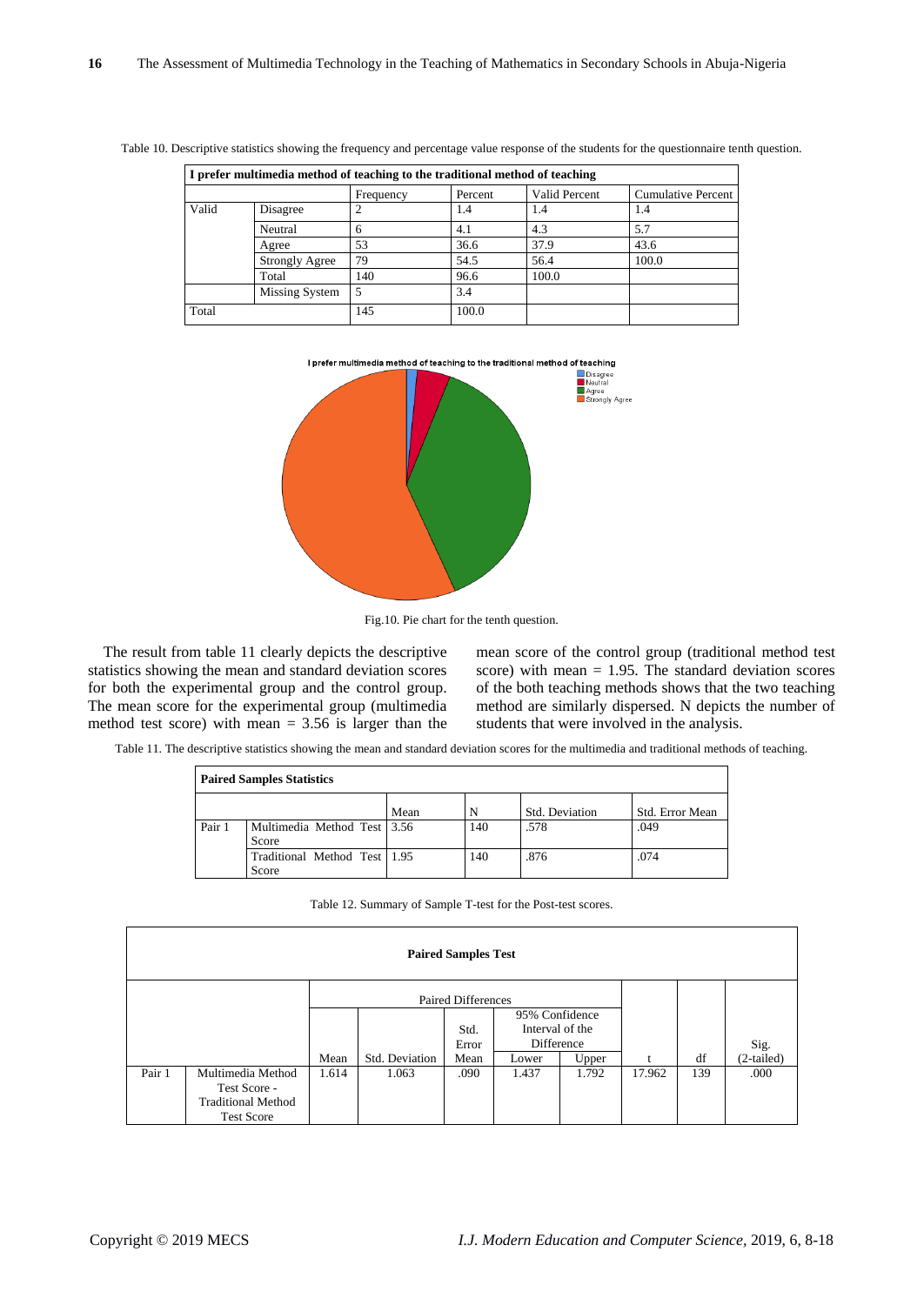HO1: No significant difference exists between the mean scores of the experimental and control groups.

The result from table 12 showed that the paired sample test found the difference to be significant, t  $(139)$  = 17.962,  $p < 0.001$ . This implies that there is a significant difference between the mean scores of the students taught with the multimedia method of teaching and the students taught with the traditional chalk and talk method of teaching which rejects the null hypothesis that there is no significant difference between the mean scores of both methods.

#### IV. DISCUSSION

In relation to the findings gathered on the study of the assessment of multimedia technology in the teaching of Mathematics in secondary schools in Abuja, there was a clear difference between the performances of the students that were taught with multimedia teaching method (experimental group) and the traditional chalk and talk method (control group). The results from the descriptive statistics and the paired sample test showed that the students taught with the multimedia method had higher mean scores than those taught with the traditional chalk and talk method. This implies that the multimedia technology method boost the teaching of mathematics among students than the traditional chalk and talk method. In addition, the results shown from the frequency and percentage analysis of the questionnaire questions, clearly explained with the responses and the pie charts illustrations that the students mostly preferred the multimedia method of teaching which helped to boost their interest in Mathematics. The multimedia method of teaching increased the participation and motivation of the students during classes as the students were clearly captivated while teaching was ongoing and as such, their performance in the selected topic during the mathematics class was boosted. From the results, one can state clearly that with the presence of multimedia technological materials for teaching, the learning capacity and interest of the student was greatly improved upon and the performance of the secondary students in Mathematics was highly significant.

Many studies have pointed out the positive effect multimedia technology method has on the attitudes of students, their motivation and their attention during classes. Some of the related work reviewed in this study has shown that multimedia technology greatly influenced the students' learning process in mathematics. In the study carried out by [9] using ANCOVA to analyze the post-test. The result showed that using multimedia technology method of teaching gave a positive influence on the academic performance of the students. Similarly, in the study done by [10] to examine the issues related to new methods of integrating technology into Mathematics education using multimedia technology, the result showed that multimedia based teaching and learning process greatly influenced the performance of the students positively in the Calculus and Numerical module method.

#### V. CONCLUSION

The results obtained from this study have shown that multimedia technology method has helped in assessing the performance of the students by drawing their attention to the subject "Mathematics". The multimedia technology method greatly improved the students' performance positively and also made the learning process more enjoyable, more attractive and provided for a better and clearer comprehension of the topic that was taught in Mathematics to the students. The pie chart illustrations with the frequencies and percentages related to the responses from the questionnaires clearly showed that the students preferred the multimedia technology method of teaching to the traditional chalk and talk method. The result of the descriptive statistics showed there a higher mean score for the multimedia method than the tradition method. Also, the result from paired sample t-test analysis showed that there was a significant difference in the mean score of both teaching methods. In conclusion therefore, the multimedia technology method of teaching has impacted positively on the improvement and interest of secondary school students in Mathematics.

#### **REFERENCES**

- [1] Richey, R. Reflections on the 2008 AECT Definitions of the Field, Tech trends, 2008, 52 (1): 24-25.
- [2] Prensky, M. The Role of Technology in Teaching and the Classroom. Educational Technology, 2008, 48 (6): 1-3.
- [3] Agarwal, A. and Malik, S. Use of Multimedia as a New Educational Technology Tool - *A Study. International Journal of Information and Education Technology (IJIET)*, 2012, 2 (5): 468-471.
- [4] Neo, M, and Neo, T. Engaging Students in Multimediamediated Constructivist Learning Student's Perceptions. Journal of Educational Technology and Society, 2009, 12 (2): 254-256.
- [5] Sawsan, N., Izzat, A., Mohammed A., and Fatima, S. Studying the Impact of Using Multimedia Interactive Programs at Children Ability to Learn Basic Math Skills. Acta Didactica Napocensia, 2012, 5 (2): 17-32.
- [6] Odogwu, H. A Comprehensive Guide for Teaching Mathematics in Secondary Schools, 2014.
- [7] Zhang, J. Multimedia Technology in Mathematics Teaching Optimization. In: Wu Y. (eds). Advanced Teaching- Proceedings of the 2009 3rd international Conference on Teaching and Computational Science (WTCS). Advances in Intelligent and Soft Computing. Springer Berlin, Heidelberg, 2012, 117: 357-363.
- [8] Adebule, S. Gender Differences on a Locally Standardized Anxiety Rating Scale in Mathematics for Nigerian Secondary Schools. Journal of Counseling and Applied Psychology, 2004, 1: 22-29.
- [9] Oyebola, A. Effect of the Use of Multimedia on Students' Performance in Secondary School Mathematics. Global Media Journal, 2018, 16 (30): 1-8.
- [10] Haftamu, M. Abdul Hadi, B. and Raza, H. Impact of Multimedia in Teaching Mathematics. International Journal of mathematics Trends and Technology, 2016, 39 (1): 80-83.
- [11] Joel, S., Betty, M. and Mussa, M. Factors Influencing Teachers' Use of Multimedia Enhanced Content in Secondary Schools in Tanzania. International Review of